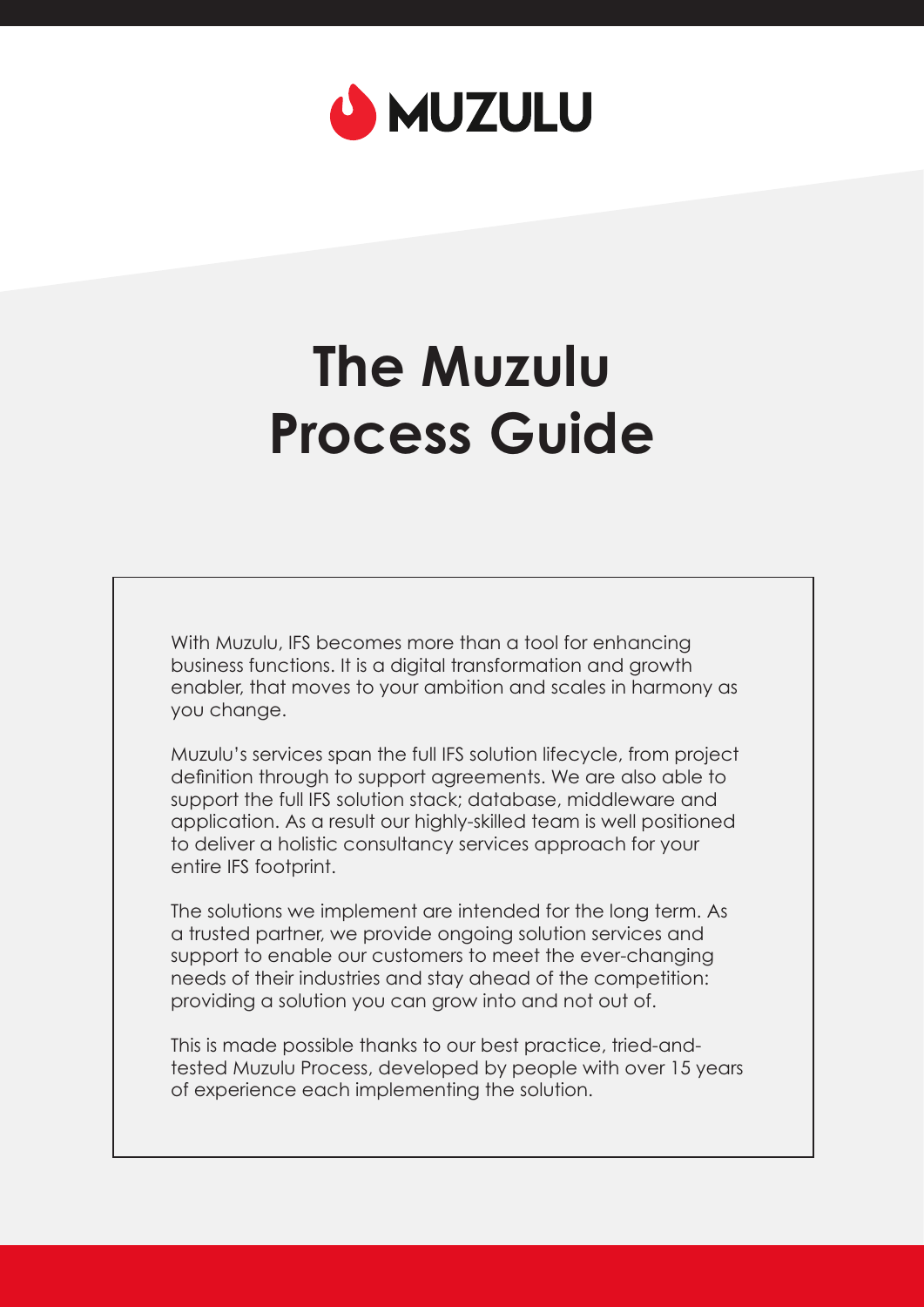

## **1**

#### **Discovery – Project Launched**

We focus on the big picture and the finer details, looking at your technology and data estate, security risks, compliance requirements, opportunities for competitive advantage and any other pressures.

- Identify scope
- Build team
- Project plan
- Solution outline
- HW install
- SW install
- Governance



#### **Prototype Design – Defined**

Muzulu's best practice leverages standard solutions with selective integrations and custom functionality. This approach to design allows us to deliver IFS faster and more cost effectively.

- Design solution
- Define solution
- Configurations
- Specify interfaces
- Solution
- **Acceptance**
- Develop URS

## **3**

#### **Establish Solution – Validated**

We establish a final product that meets your functionality and digital transformation goals. Whether a single-site or international, we ensure you're ready to embrace change from day 1.

- Build configurations
- Build reports
- Build interfaces
- Documentation
- Training material
- Data migration
- Validation Testing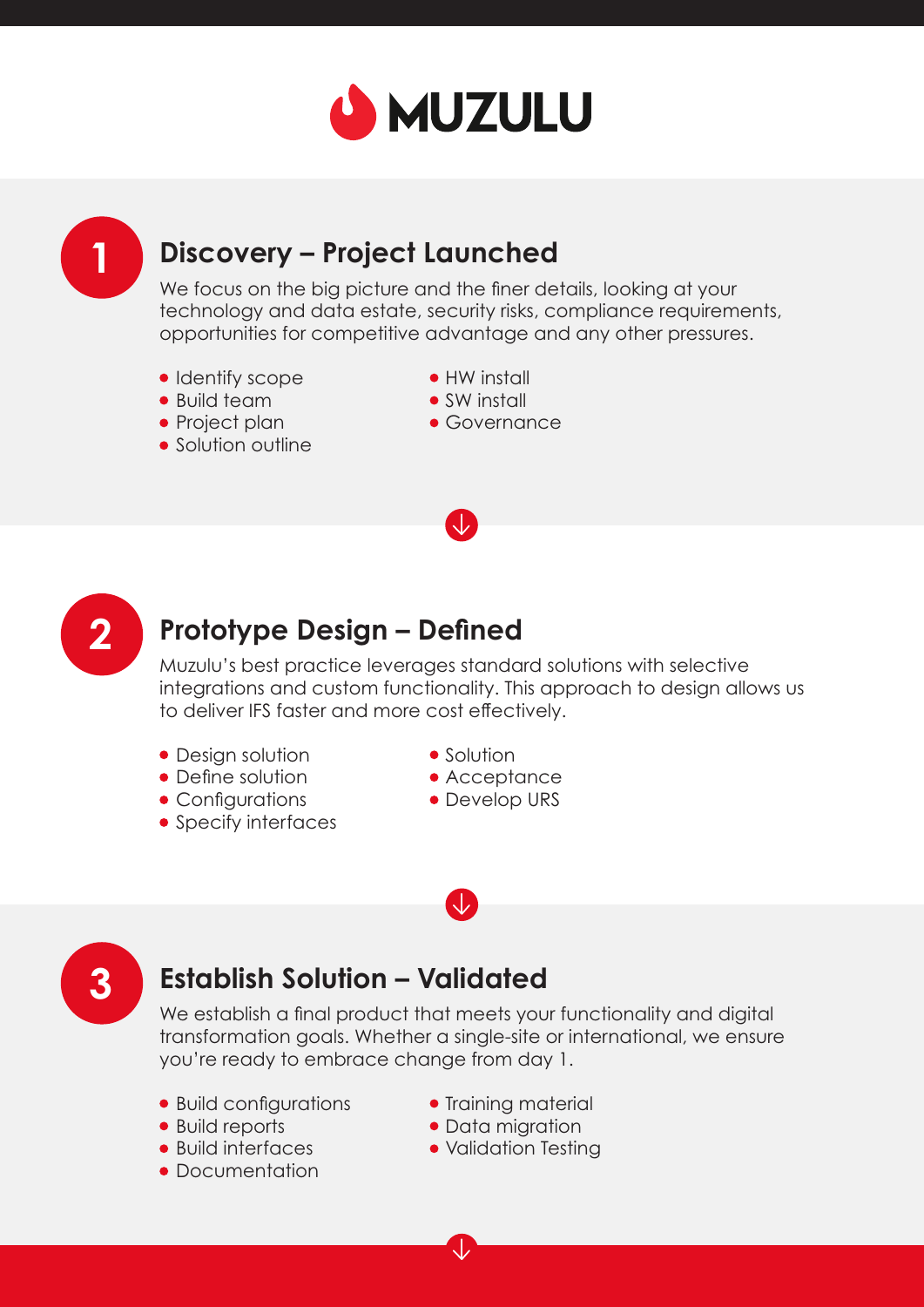

# **4**

#### **Implementation – Go-live Authorised**

Our rapid, controlled launch involves rehearsing cut-over and go-live procedures and outcomes, including an operational readiness test across your chosen integrations.

k.

- Cutover planning
- **•** End-user training



#### **Go-live – Solution in Action**

Support a clean, fast adoption period and continued improvement with tailored post-launch support and best of breed training software.

• Cutover to live

Go-live support